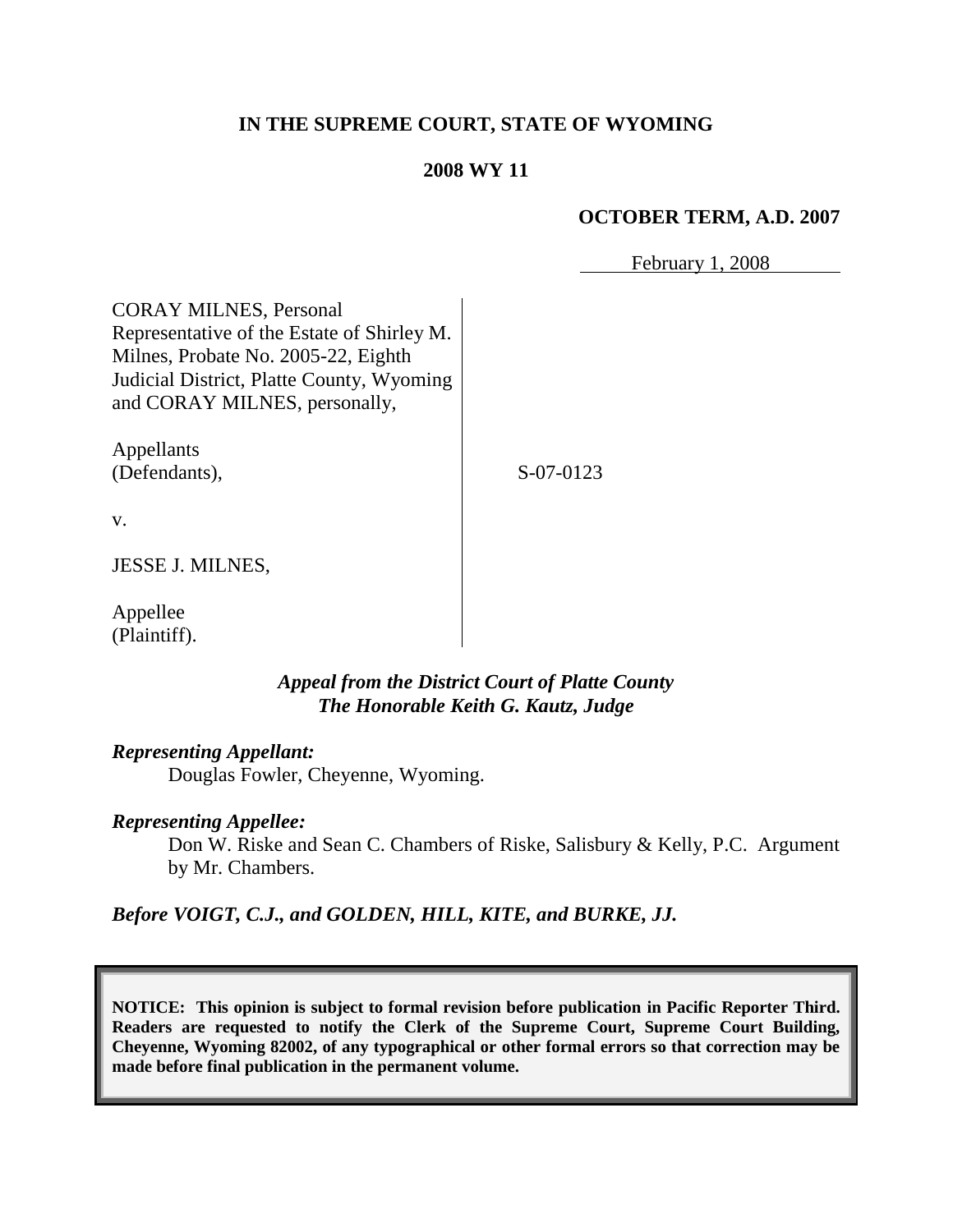#### **HILL, Justice.**

[¶1] Appellant, Coray Milnes (Coray), seeks review of the district court"s order that settled several disputes which arose over the estate of Shirley M. Milnes (Mother), largely in favor of Appellee, Jesse J. Milnes (Jesse). Coray and Jesse are brothers and Shirley Milnes was their Mother. Coray asserts that the district court erred as a matter of law in concluding that the Mother's manufactured home was real property, rather than personal property that was an asset of her estate. He also contends that Jesse did not present sufficient evidence so that the district court could find that his AT&T Credit Card bill (hereafter, "credit card") was a legitimate creditor's claim against his Mother's estate. Finally, Coray contends that the district court erred by concluding that the remaining \$2,500.00 balance of a "gift" made to him by his Mother was actually a "loan" and, therefore, an asset of her estate. We will affirm.

#### **ISSUES**

[¶2] Coray Milnes states his issues as follows:

A. After the review of evidence, did the district court commit an error of law by concluding that the manufactured home of Shirley M. Milnes was real property and not an asset of her estate?

B. Was sufficient evidence presented by [Jesse] to allow the district court to include [his] AT&T Universal Credit Card statement to be a creditor"s claim against the estate?

C. Did the district court err in its fact-finding to include the \$2,500 debt of [Coray] as an asset of Shirley M. Milnes's estate?

Jesse Milnes's statement of the issues readily corresponds with that presented by Coray.

#### **FACTS AND PROCEEDINGS**

[¶3] Mother died on April 30, 2005, and Coray was appointed as the personal representative of Mother"s estate. The parties essentially agree to the basic facts. The disagreements between Coray and Jesse result from the manner in which the district court applied the law to those facts.

[¶4] The big item in this case is the real property that Mother owned. That 80-acre parcel of property straddled the border of Platte and Albany Counties (half of it in Albany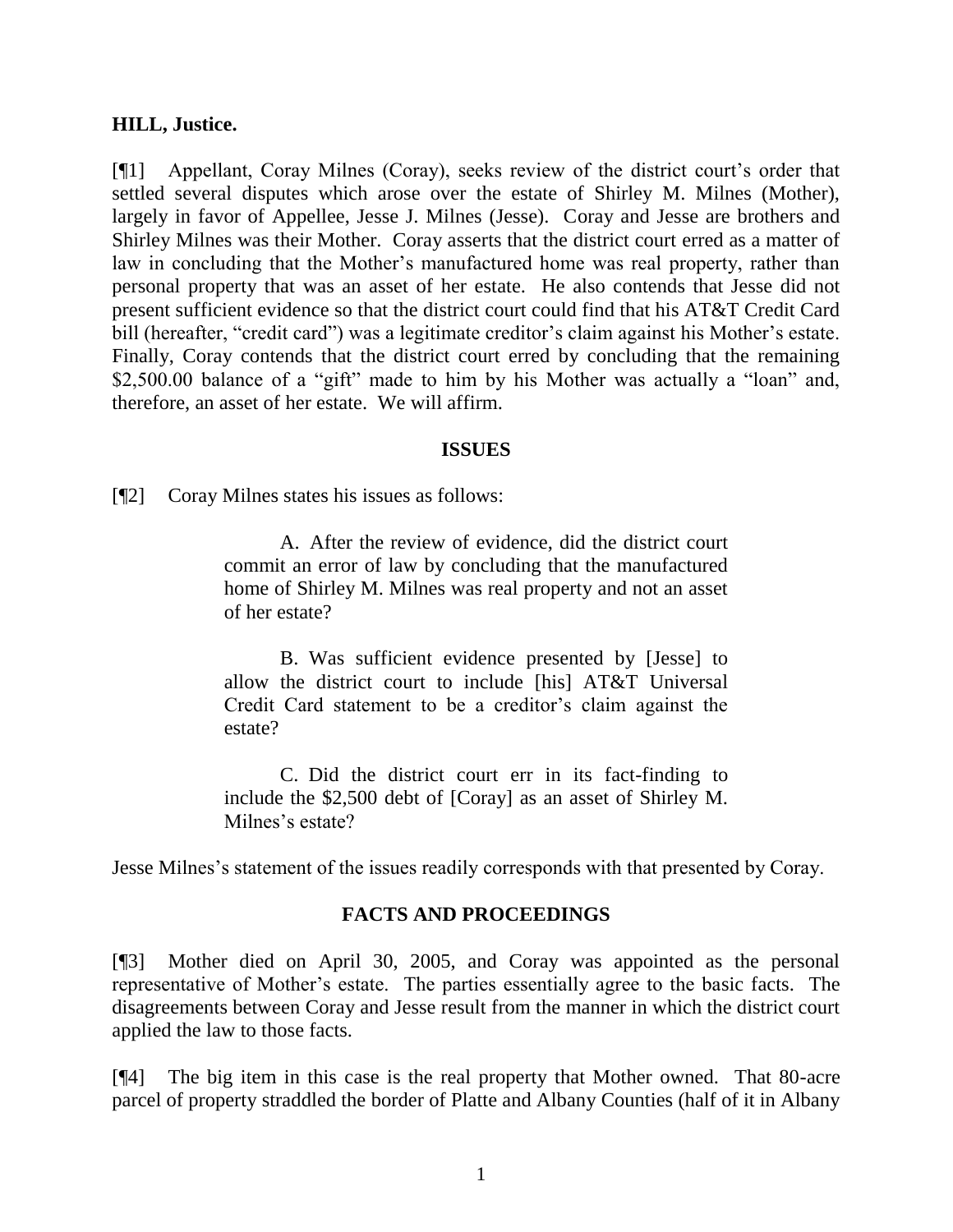County, and the other half in Platte). On August 4, 2004, Mother signed a quitclaim deed transferring the real property to herself and Jesse, as joint tenants with right of survivorship. That deed made no special mention of the manufactured home. Mother had moved a double-wide manufactured home onto that property in 2000. There is no question but that Jesse now owns the ground upon which that manufactured home is located. The issue is whether or not it is real property and is included within the intendment of the quitclaim deed Mother gave to Jesse, or if it is personal property that should be considered an asset of Mother's estate and, hence, be equally divided among her heirs. Jesse's evidence included 21 photographs that depict the manufactured home as it looked shortly after Mother"s passing. Jesse testified to his view that the home was intended to be affixed to the acreage and, hence, should be found to be real estate. Coray, on the other hand, testified that the manufactured home was not so affixed to the property as to have lost its identity as personal property and, hence, was an asset of Mother"s estate. Coray"s theory also relied heavily on the circumstance that it had been taxed by Platte County as personal property for all the years that it was in place.

[¶5] The second issue arose because Jesse obtained a credit card so as to consolidate his Mother"s credit card debt onto one credit card that was going to be interest free for the first year. The card was issued in both Mother"s name and Jesse"s name, although all of the debt associated with that card was from the consolidation of Mother"s old credit cards or purchases she made once the new credit card was issued. None of the debt on the card was incurred by Jesse. Thus, Jesse submitted it as a creditor's claim, but Coray denied that claim in his capacity as personal representative.

[¶6] The third issue arose because Coray claimed that on February 1, 2001, his Mother made a gift to him of \$6,000.00, so that he could pay his taxes. A ledger was kept showing that Coray made payments to Mother, from time to time but not with regularity, associated with that "gift." Coray testified that he considered those payments as gifts he made to his Mother in return for her gift, but were not payments on a "loan". Jesse contended it was a loan and asked the district court to include it as an asset of Mother"s estate. The evidence to support Jesse's view was just the ledger that was kept, as well as Coray"s course of conduct. Coray"s evidence was his own testimony to the effect that it was a gift and not a loan.

# **DISCUSSION**

# **Manufactured Home – Real Estate or Personal Property?**

[¶7] When a matter has been tried before the district court without a jury, the Supreme Court's review of the district court's findings of fact is conducted under the clearly erroneous standard, but conclusions of law are reviewed *de novo*. *Kimble v. Ellis*, 2004 WY 161, 17, 101 P.3d 950, 953 (Wyo. 2004). A finding is clearly erroneous when, although there is evidence to support it, the reviewing court on the entire evidence is left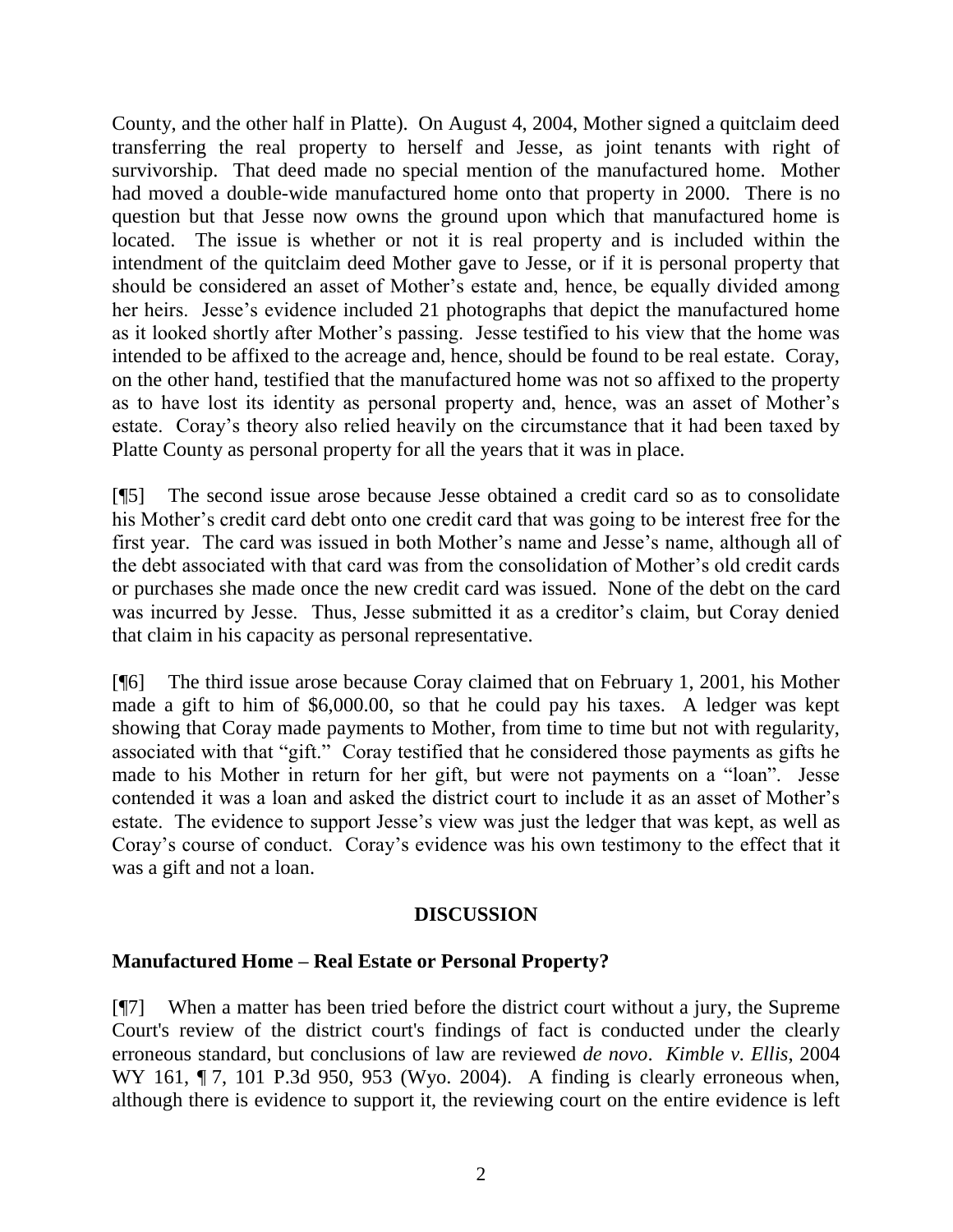with the definite and firm conviction that a mistake has been committed. *Nickle v. Board of County Com'rs of Platte County*, 2007 WY 115, ¶ 16, 162 P.3d 1208, 1213 (Wyo. 2007).

[¶8] The district court concluded that the manufactured home was real property that went with the land on which it was located. That conclusion was based upon these findings:

> a. [N]o Certificate of Title for the Home was introduced by [Coray], but [he] did introduce a certificate of origin for a manufactured home;

> b. the Home has been taxed as a mobile home by the Platte County Treasurer separate from the tax assessments of the real property, *Exhibits N-1 to N-5, Exhibit K*.

> c. there are no axles, wheels, or a hitch attached to the Home;

> d. the Home is set on concrete blocks sitting upon poured concrete slabs in the crawl space placed on the real property for such purpose, *Exhibit 6-1; 6-2; 6-3; 6-4 and 6-6*;

> e. there are cables attached to the home [which] are bolted into 6" thick concrete slabs in the crawl space. *Exhibits 6-5, 6-6, 6-8, 6-9*. Witness Jim Parks testified that such manner of attaching tie-down cables was more permanent tha[n] normal mobile home installation required by insurance carriers in the State of Wyoming;

> f. the Home has a landscaped yard with trees and fencing around [the] house, *Exhibits 6-12, 6-13, 6-14, 6-17, 6-18, 6-19, 6-20, and 6-21*;

> g. there is a permanent, stick-built garage (the "Garage") located with ten (10) ft. from Home, which, it is not disputed, is part of the real property. The Garage was constructed by the decedent within a few months after installation of the Home and used by her during her occupancy of the home. *Exhibits 6-10, 6-11, 6-12, 6-16, and 6-18*.

h. the Home and the permanent Garage appear to be a single living unit;

i. the Home has wood skirting with interior framing and exterior siding to the ground. *Exhibits 6-6, 6-7, 6-14, 6- 15, 6-16, 6-17, 6-18, and 6-19*;

j. there are permanent underground utility services installed to the Home;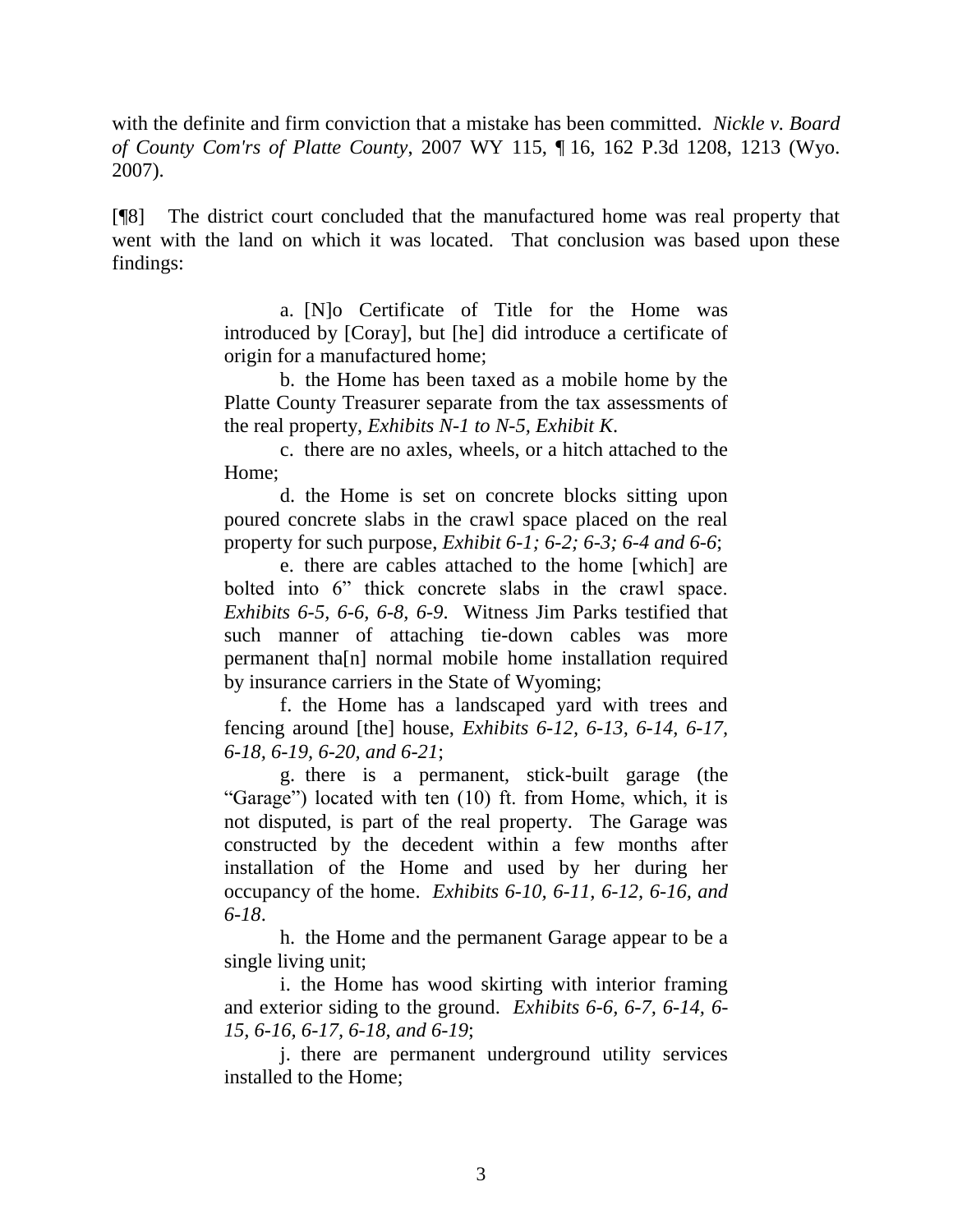k. the Home has a permanent exterior rear deck that was constructed and attached to the Home after its delivery and installation, *Exhibit 6-13*;

l. the Home has a permanent rear covered porch that was constructed and attached to the Home after its delivery and installation, *Exhibit 6-10*;

m. the Home has an air conditioning unit permanently installed near the rear covered porch that was constructed next to the Home after its delivery and installation, *Exhibit 6- 10*;

n. the Home has permanent gutters and drain spouts installed after the delivery and installation of the Home on the property, *Exhibits 6-10, 6-14 and 6-15*;

o. the Home is located upon an eighty (80) acre parcel of real estate with no other residential structures located upon such parcel; that tract was zoned for placement of cement pads to set a mobile home on;

p. the decedent, Shirley Milnes, resided in the Home from the date of its installation to the date of her final hospitalization, a period of approximately five (5) years;

q. no evidence was introduced indicating that the decedent treated the Home as anything other than her permanent residence;

r. that the insurance coverage for the Home purchased by the decedent included coverage for the permanent Garage. *Exhibit J, Page 3*.

s. in totality, although the Home could have been made moveable, it was permanently attached to the real estate. The evidence as a whole indicates that Shirley intended that the house be a permanent part of the real estate.

[¶9] The district court went on to conclude that its factual determination was supported by pertinent law. For example, although Mother had not done so, Wyoming statutes provide that a transportable or mobile home can be converted to real property. Wyo. Stat. Ann. § 31-2-502(b) (LexisNexis 2007). Ordinarily "mobile homes" like the one at issue are taxed as personal property, and that was true of Shirley"s. While this Court has not dealt with the specific issue raised in this dispute, we have recognized a general rule that a chattel, or moveable, may become a fixture that becomes a part of the real estate on which it is affixed. In *Wyoming State Farm Loan Bard v. FCSCC*, 759 P.2d 1230, 1234 (Wyo. 1988) we opined:

> This court has not had occasion to discuss this aspect of the law of fixtures for nearly forty-eight years. See *School*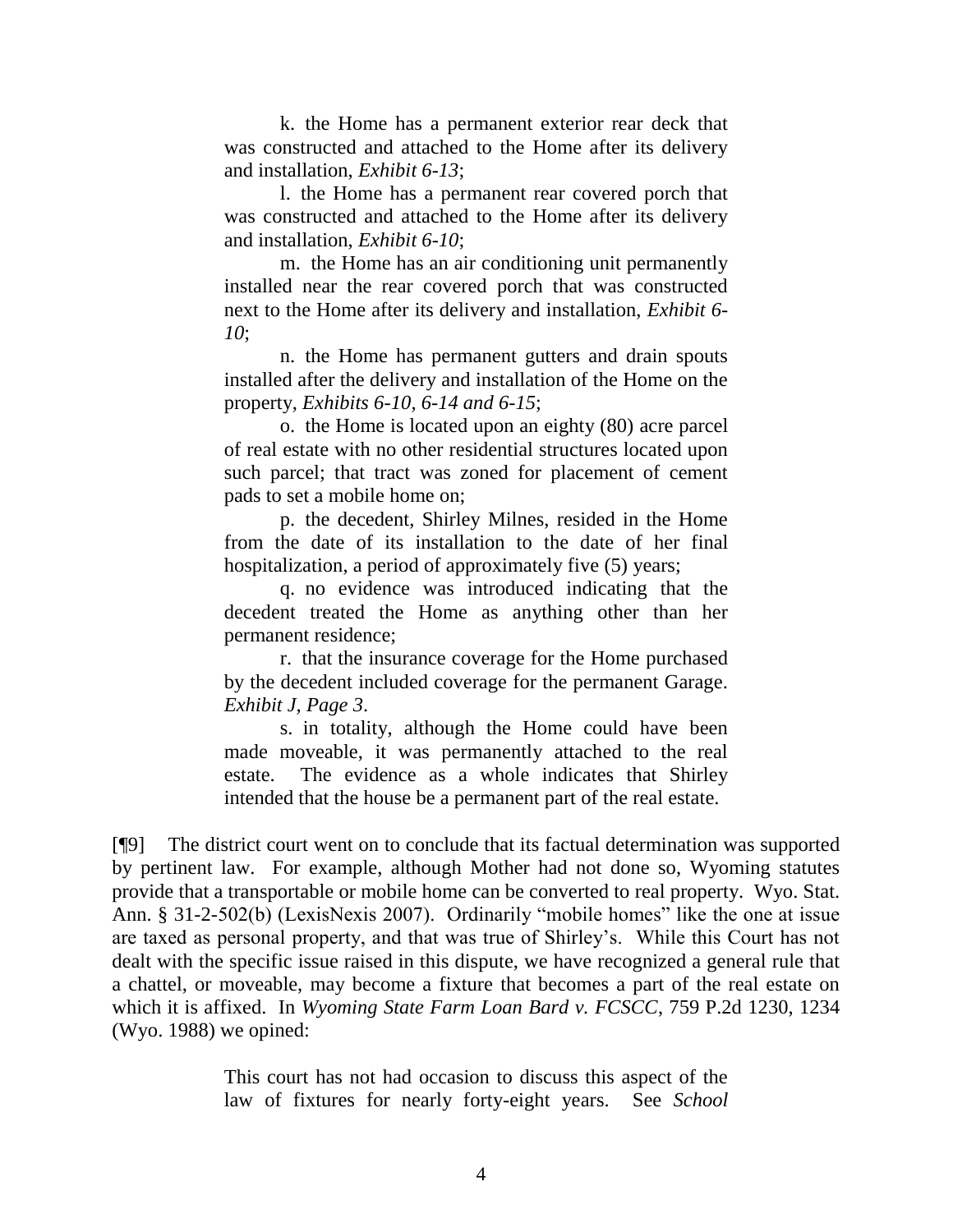*District No. II, Laramie County v. Donahue*, 55 Wyo. 220, 97 P.2d 663, 664 (1940). When presented with this issue, however, we still rely on the three-part test first set forth in the landmark case of *Teaf v. Hewitt*, 1 Ohio St. 511, 525 (1853):

"It has been said upon abundant authority that, generally speaking, the proper criterion of an irremovable fixture consists in the united application of three tests, viz:

" "1st. Real or constructive annexation of the article in question to the realty.

" "2d. Appropriation or adaptation to the use or purpose of that part of the realty with which it is connected.

" "3d. The intention of the party making the annexation to make the article a permanent accession to the freehold, this intention being inferred from the nature of the article affixed, the relation and situation of the party making the annexation and policy of the law in relation thereto, the structure and mode of the annexation and the purpose or use of which the annexation has been made.' [Citations.] \* \* \*." *Holland Furnace Co. v. Bird*, 45 Wyo. 471, 21 P.2d 825, 827-828 (1933).

Also see Wyo. Stat. Ann. § 39-11-101(a)(xv) (LexisNexis 2007) (defining "real property" as "land and appurtenances, including structures, affixed thereto, and any intangible characteristic which contributes to the fair market value thereof"); *Amoco Production Co. v. Wyoming State Board of Equalization*, 2001 WY 1, ¶ 9, 15 P.3d 728, 732-33 (Wyo. 2001); *In re Claxson*, 239 B.R. 598, 34 Bankr.Ct.Dec. 1323 (U.S. Bankr., Ct. N.D. OK 1999) (mobile home treated as real estate subject to mortgage); 2 Powell on Real Property § 18B.04 (Michael Allan Wolf ed., LexisNexis Matthew Bender & Co. 2000) ("…if the mobile home has substantially lost its identity as a mobile home by virtue of its being permanently affixed to the land, it would be taxed as realty….").

[¶10] We hold that the district court's factual findings with respect to the manufactured home are not clearly erroneous and its conclusions of law are correct. More specifically, we do not view the fact that the manufactured home had, historically, been taxed as personal property as determinative of the issue. The district court properly included all relevant facts and circumstances in reaching its decision.

# **The Credit Card**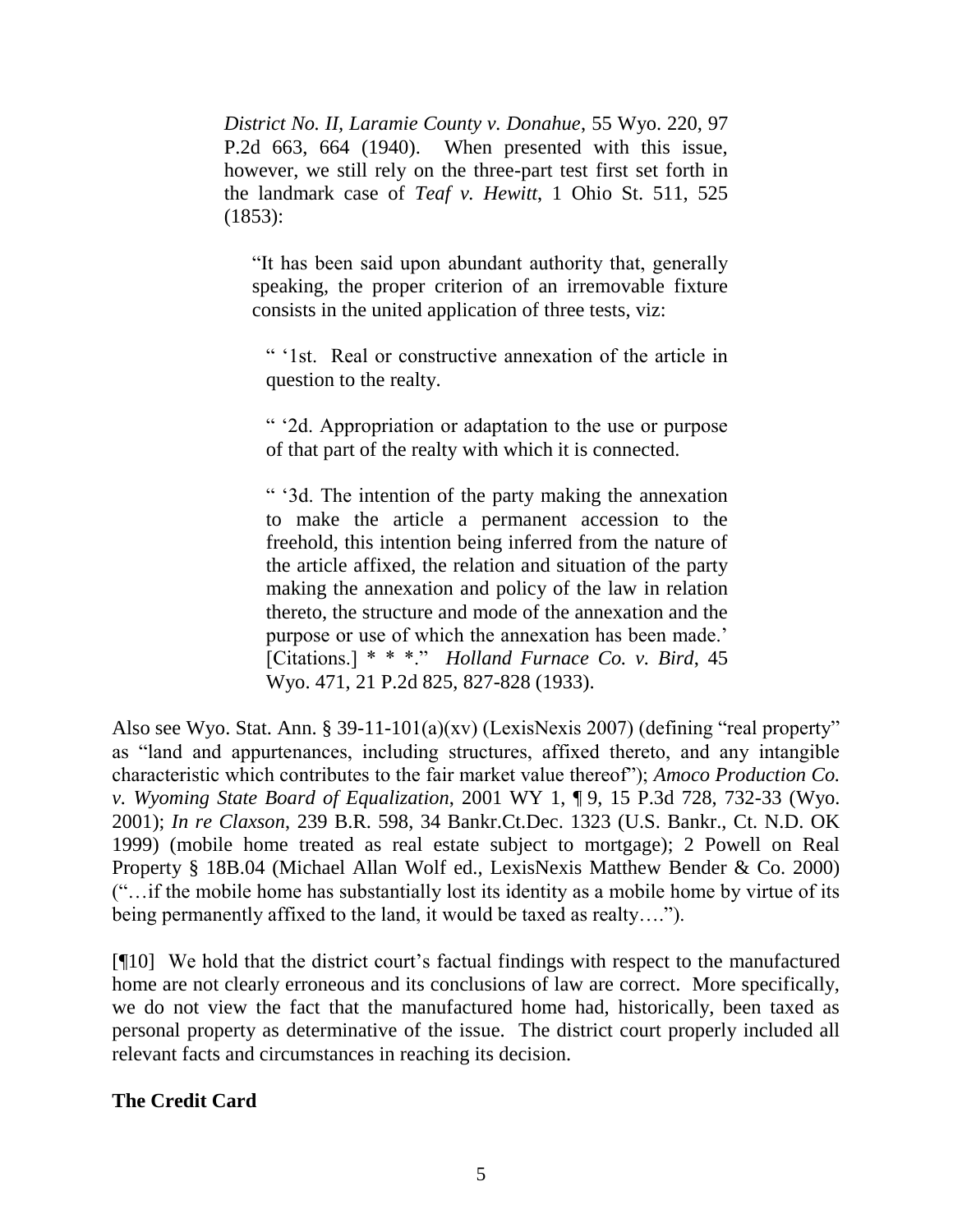[¶11] The district court"s factual findings with respect to the credit card are brief. The record consists of Jesse"s testimony that the credit card was obtained by him, on his Mother"s behalf, and that, although he recognized that he bore responsibility for the credit card as well, that responsibility was in addition to the primary responsibility that was his Mother's. The evidence at trial was to the effect that the card was used only for payment of Mother's debts. As personal representative for Mother's estate, Coray denied Jesse"s claim in this regard.

[¶12] The district court accepted Jesse's testimony as true and ordered that Coray pay that claim. We conclude that the district court's factual findings were not clearly erroneous and that Jesse"s testimony, combined with the exhibits that corroborated his testimony, is sufficient to sustain the district court"s fact findings. In addition, the district court"s application of the law to those facts was not erroneous.

# **Coray's Debt to the Estate**

[¶13] The district court made these findings with respect to the debt:

[Jesse] included in his Claims Against Estate, a claim that [Coray] had failed to include in the Estate Inventory a debt owing to the decedent from Coray Milnes. *Exhibit 1, Page 2*. Received into evidence as *Exhibit 14-1* was a check register reflecting payments made to the decedent by "Cor[a]y and Diane" and pages from the check register (*Exhibits 14-2 to 14-5*) showing deposits into the decedent"s checking account in the amounts and on the dates shown on Exhibit 14-1. Coray Milnes testified that he received \$6,000 from the decedent in February, 2001, to pay his taxes. Coray Milnes claimed that such amount received from the decedent was a gift. Coray Milnes also testified that he had made the payments reflected in Exhibits 14-1 to 14-5 to the decedent to "repay the gift." Coray Milnes admitted that there was \$2,500 remaining of the \$6,000 received by him from the decedent that had not been repaid as of the date of her death. Based upon the "repayments of the gift" testified to by Coray Milnes, the Court finds that the installment repayments of the "gift" by Coray Milnes are inconsistent with his claim that the amounts received were a gift. The Court, therefore, finds that such transaction was not a gift; that the remainder of such amount of \$2,500 is to be considered and treated an asset of the estate for which [Coray] is required to collect and include in the Estate Inventory.